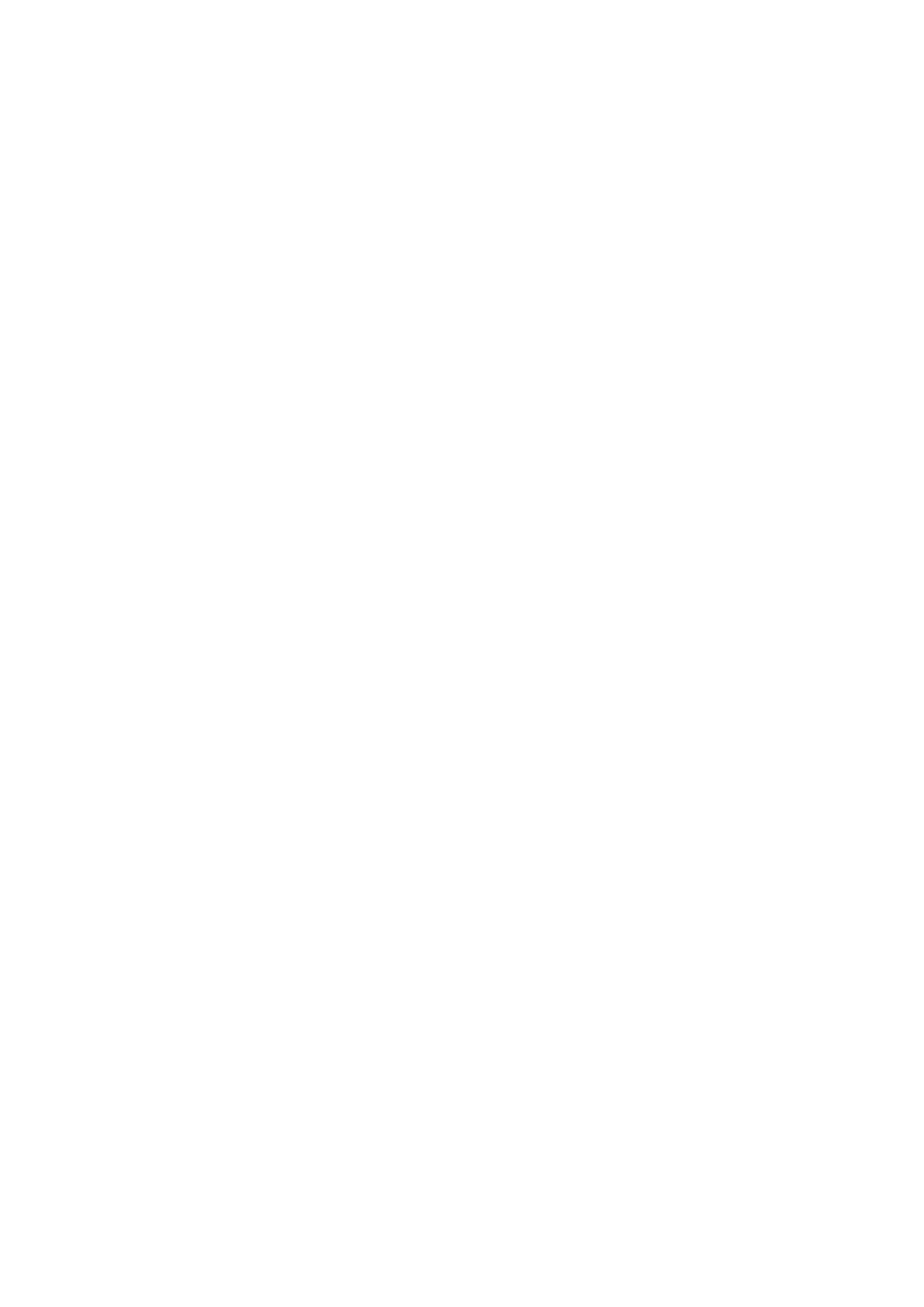First print



New South Wales

# **Road Transport Amendment (Obstruction and Hazard Safety) Bill 2013**

### **Contents**

|                                      | Page           |
|--------------------------------------|----------------|
| Name of Act                          |                |
|                                      |                |
| Amendment of Road Transport Act 2013 |                |
|                                      | 2 Commencement |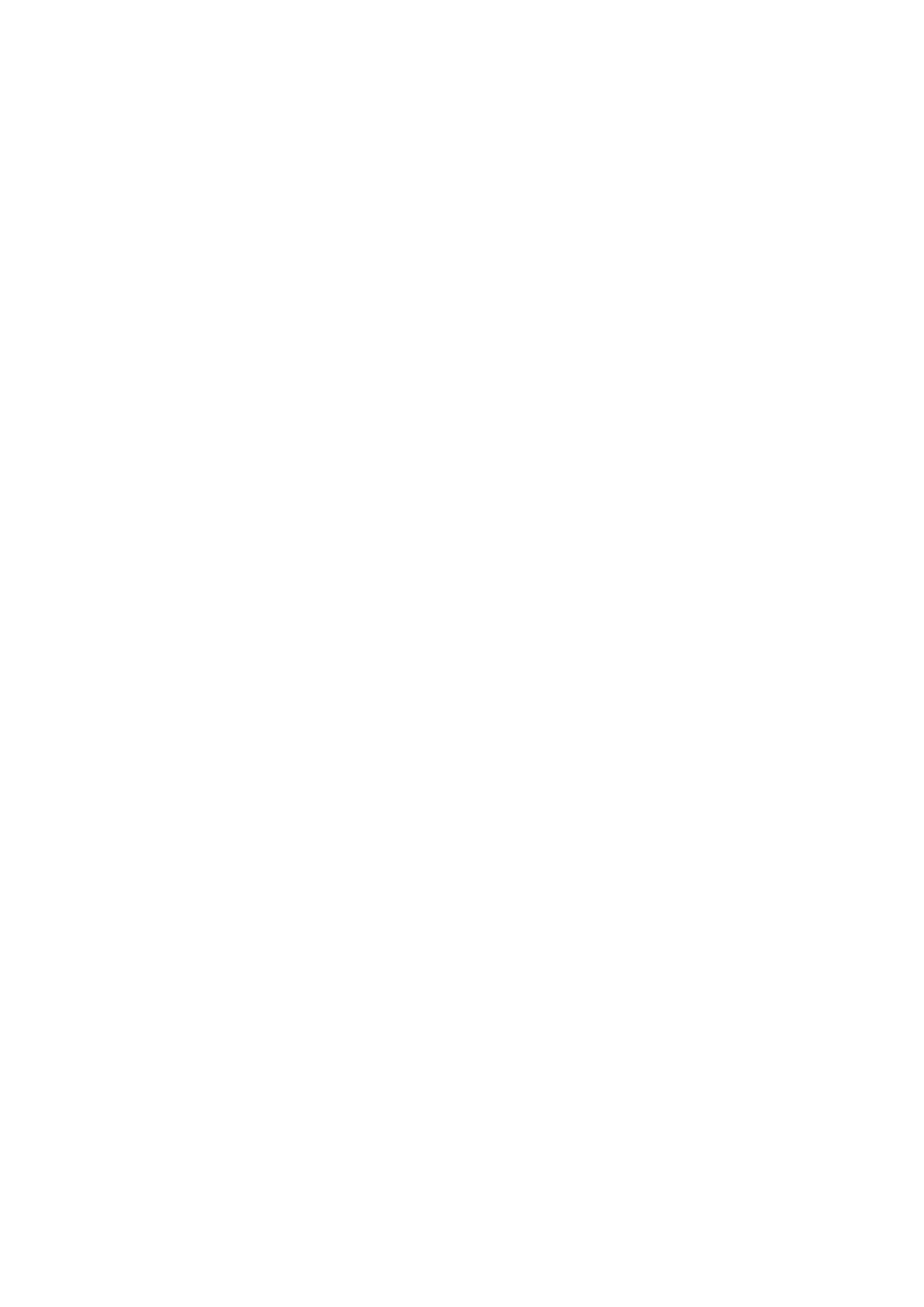

New South Wales

# **Road Transport Amendment (Obstruction and Hazard Safety) Bill 2013**

No , 2013

#### **A Bill for**

An Act to amend the *Road Transport Act 2013* with respect to driving safety in connection with obstructions and hazards on roads.